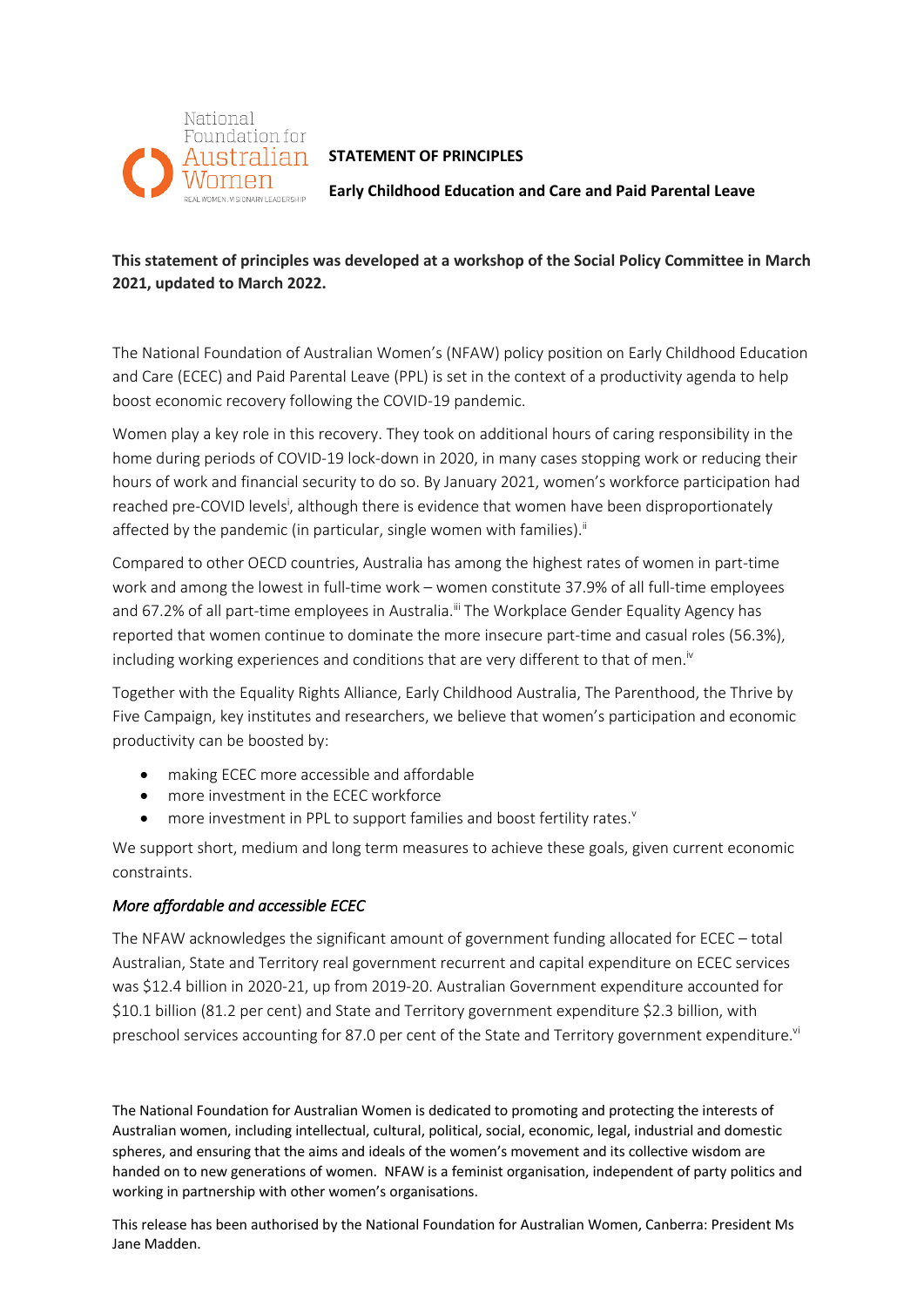In the March quarter 2021, 46.7 per cent of children aged 0-5 years and 31.7 per cent of children aged 0-12 years used approved child care.<sup>vii</sup> This means that a majority of families are not opting to use approved care, or they are unable to. According to Australian Bureau of Statistics data, of the 272,000 people aged 15 years and over who in 2021 reported that they were not in the labour force due to caring for children, 32.1 per cent reported this was due to a childcare service-related reason. The most common child care service-related reason provided for not being in the labour force was the cost of child care (26.7 per cent).<sup>viii</sup>

In spite of major Australian Government's Child Care Package reforms introduced in 2018 to make child care more accessible and affordable, families continue to report that the cost of ECEC is high and that it impacts disposable income.<sup>ix</sup> The Productivity Commission's 2021 Report on Government Services revealed a sharp 21.7% rise in the number of parents and carers in Australia who did not work because of associated child care costs in 2020, compared with the previous 12 months. This equates to more than 90,000 Australian parents.<sup>x</sup>

Australia ranks in the top ten OECD countries (and above the OECD average) for financial disincentives to enter employment with child care costs.<sup>xi</sup> The cost of ECEC can be a significant barrier for women and secondary earners taking on additional work. Research has identified that the interaction of ECEC costs with Australia's tax and benefit systems commonly results in Workforce Disincentive Rates (WDR) of 75-120%, whereby a WDR of 100% means there is no economic benefit is gained from working additional days. <sup>xii</sup> From a workforce productivity perspective, this needs to be addressed as women are unlikely to increase their working hours if there is little financial incentive to do so.

To help address the affordability and accessibility of ECEC in the short term, the NFAW calls on the Australian Government to:

- ensure that there is ongoing funding for the National Partnership on Universal Access to Early Childhood Education for children in the year before full-time school and extend this to two years of preschool for vulnerable children, irrespective of ECEC setting
- continue viability support for services under the Community Child Care Fund to boost participation by low income or vulnerable families (a COVID-19 measure)
- review the Child Care Subsidy Activity Test (a COVID-19 measure) to make it easier for families to get the hours of subsidised ECEC they need for work, study, training or recognised volunteering activity, as well for as children's early development<sup>xiii</sup>
- review other policy settings introduced in 2018 for the Child Care Package subsidies and administrative requirements of families, ECEC providers and services<sup>xiv</sup>
- ensure that vulnerable or disadvantaged families and ECEC services are not left unsupported or in debt through complex requirements for subsidies<sup>xv</sup>
- increase support for Aboriginal controlled child care services and initiatives to promote engagement with Indigenous children and families
- provide incentives for ECEC services to offer shorter sessions of care by paying a higher hourly rate cap for shorter sessions of care (6-9 hours per day rather than 10-12 hours, currently the standard session of care in centre-based day care)
- raise the hourly rate cap for each service type to reflect higher than inflation increases in the cost of ECEC (rents, wages, food and other overheads) and introduce monitoring of child care fees by the Australian Competition and Consumer Commission.<sup>xvi xvii</sup>

The NFAW supports medium to longer term strategies such as: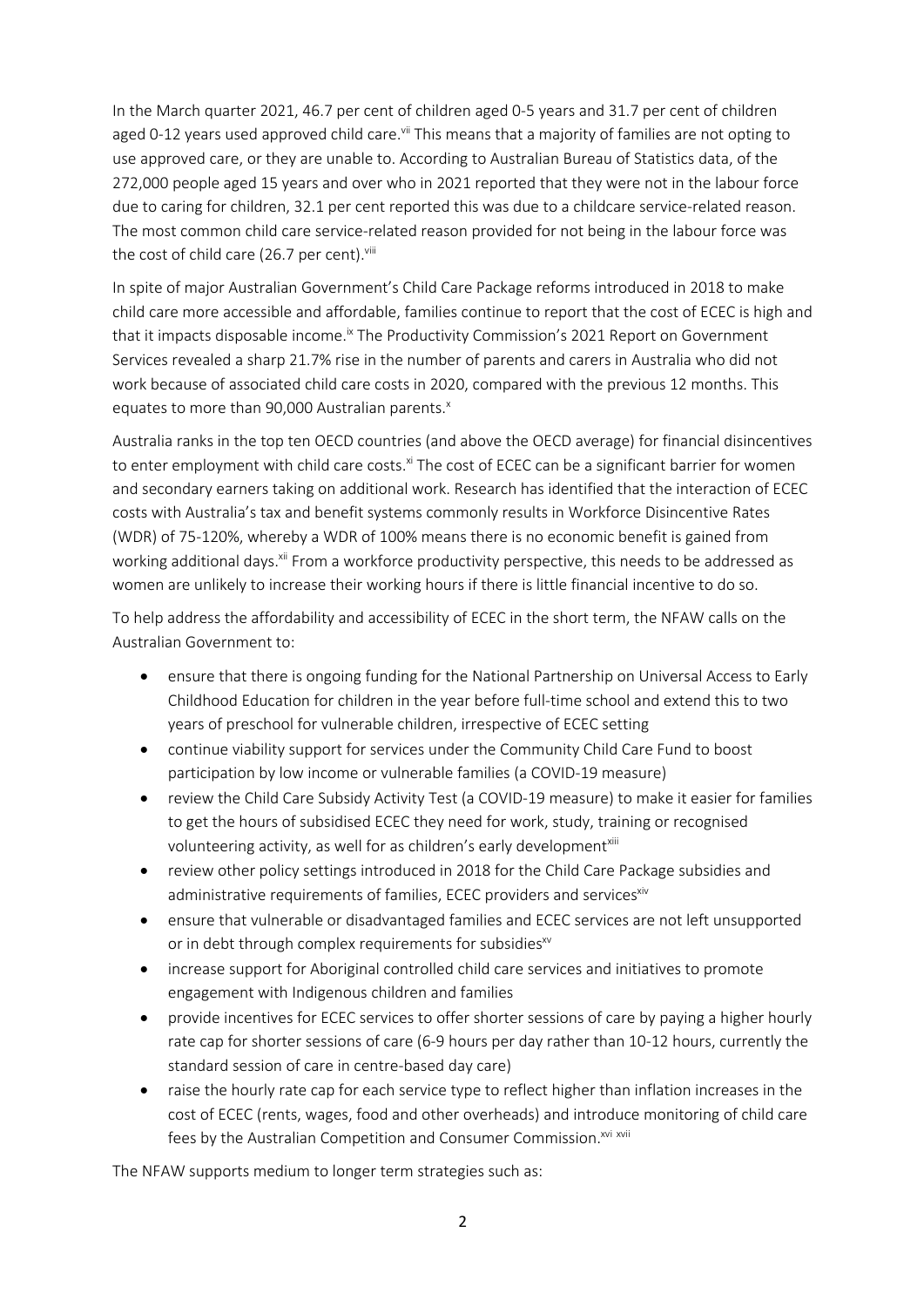- raising the level of Child Care Subsidy from 85% to 95% for low income families, with a more gradual taper (cutting out at 0% for very high income families) to make child care more affordable<sup>xviii</sup>
- introduction of subsidised 'wrap-around' care options families using stand-alone community or government preschools, similar to outside school hours care for school age children
- further exploration of flexible care options for families undertaking shift work or, increasingly since the pandemic, working from homexix
- offering a tax offset up to 32.5% for approved care options for families not eligible for the Child Care Subsidy.

While the NFAW recognises the need for a progressive system of support for families accessing subsidised ECEC in the short and medium term (with more support provided to those who need it most), we also support the goal of universal, free ECEC for all children in the longer term. This commitment should be part of a 10-15 year productivity agenda for long-term social and economic well-being across Australia.

The benefits will not just accrue to working families – children will be key beneficiaries. A PwC report commissioned by The Front Project in 2019 concluded that \$2 of benefits flow for every \$1 spent on early childhood education. Disadvantaged children stand to benefit most with a return on investment greater than 2:1.<sup>xx</sup> The Australian Early Development Census indicates that 1 in 5 children in Australia start school developmentally vulnerable.<sup>xxi</sup> Children who attend quality ECEC for at least a year before starting school are half as likely to have developmental vulnerabilities when they start school as children who are developmentally 'on track'. Quality ECEC that is both accessible and affordable is a key early intervention strategy that will benefit children and families and save government expenditure in the longer term.

### More investment in the ECEC workforce

The COVID-19 pandemic has demonstrated the importance of a viable ECEC sector to support working families children.<sup>xxii</sup> It has a predominantly female, low-paid workforce – many are in part-time, casual jobs and do not have economic security. Over a third of respondents working in ECEC reported to a 2021 HESTA survey that their household income was less than \$60,000 and almost one in five reported their household earned less than \$40,000.<sup>xxiii</sup> Almost one in five ECEC educators HESTA surveyed in 2019 and 2020 said they were considering leaving the sector within two years. Among the biggest issues were dissatisfaction with wages, feeling unappreciated by the community for their role as early educators and a lack of opportunities for promotion and growth.

OECD research indicates that early childhood educators' working conditions and well-being are key determinants of the capacity of the ECEC sector to attract and retain good candidates in the profession and reduce turnover.<sup>xxiv</sup> Low remuneration is a factor impacting recruitment and retention in Australia and the provision of quality ECEC.

Strategies for recruitment and retention are urgently needed to meet growing demand and maintain high quality services. The Australian Government's occupation projections to November 2025 predict the ECEC sector will require around 26,000 additional Certificate III and IV trained educators, as well as more than 8,000 additional early childhood teachers to deliver preschool programs.<sup>xxv</sup>

In spite of the introduction of a world-first system for quality ECEC provision via the National Quality Framework in 2012, underpinned by national law and regulations, educator qualifications, child to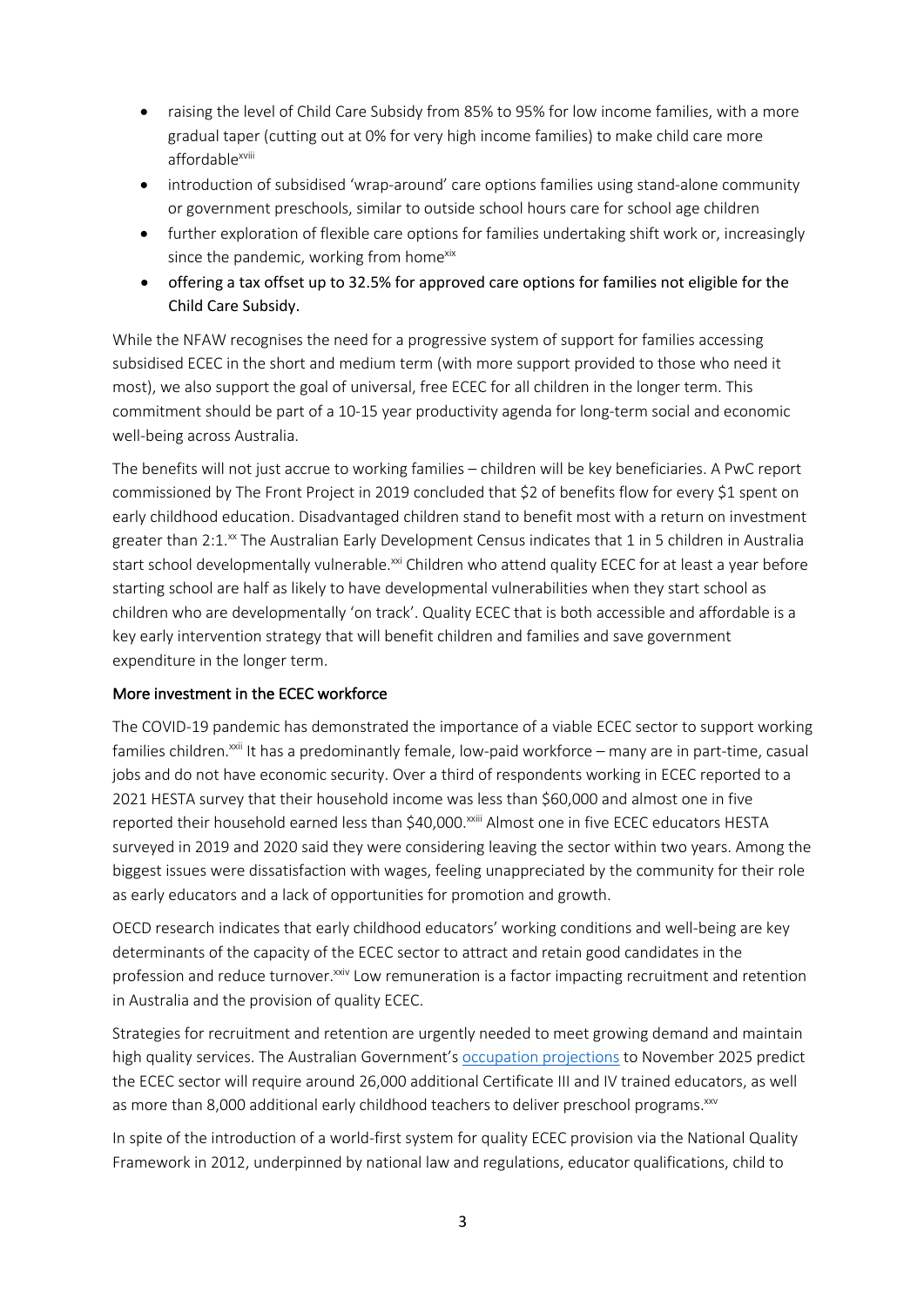educator ratios and a system for assessments and ratings, there have been ongoing tensions between the quality agenda and the cost of regulation for services and families. At the same time, ECEC educators have not seen real wages growth – a five year wage case was rejected by the Fair Work Commission in 2018. In 2021 the Fair Work Commission agreed that minimum pay rates should be increased for early childhood teachers in early childhood services, employed under the Educational Services (Teachers) Award. This decision does not extend to all educators working in child care.<sup>xxvi</sup>

The NFAW recommends that the Australian Government, State and Territory governments:

- address low pay, recruitment and retention issues in the ECEC sector
- support a 2021 Equal Remuneration Order by the Fair Work Commission to help address low pay for early childhood teachers in the ECEC sector
- expand the ECEC workforce, in particular, to enable provision of universal access to two years of early childhood education before full-time school and child care provision through the expansion of JobTrainer, VET or higher education fee waivers, scholarships or incentives for women (and men) to undertake Certificate III training, diplomas or early childhood degrees
- support the ECEC workforce through short, medium and long-term workforce development strategies under a funded National ECEC Workforce Strategy<sup>xxvii</sup> agreed to by Australian, State and Territory governments, including professional development support for educators and services<sup>xxviii</sup>

#### More investment in PPL

More than 10 years on from the Australian Government's introduction of a national PPL scheme, nearly one in two workplaces provide no access to PPL for their workers.

According to 2019-20 Workplace Gender Equality Agency data, just over 50% of non-public sector employers provide access to paid parental leave – 52.4% provide primary carer's leave in addition to the Government's PPL scheme and 46.4% provide secondary carer's leave in addition to the PPL scheme. Women account for 93.5% of all primary carer's leave utilised while men account for 6.5%.xxix

With the exception of the United States, Australia offers the lowest level of statutory PPL support among OECD nations.<sup>xxx</sup> Australia offers 'primary carers' up to 18 weeks of PPL at the minimum wage, and Dad and Partner Pay of up to two weeks at the minimum wage was introduced in 2013. The length of available paid leave (both maternity and parental) in the OECD is, on average, 53 weeks for mothers and eight weeks dedicated leave for fathers.<sup>xxxi</sup>

In the short term the NFAW supports a review of the PPL scheme that was instituted in 2009. A key issue to be addressed is Australia's comparatively low level of PPL support by international standards, as well as the relatively low uptake of the PPL scheme by non-public sector employers and by fathers. It is timely to review the scheme now that the COVID-19 pandemic has tested workplace culture and attitudes with regard to the benefits of flexible working arrangements, shared caring and leave responsibilities.

In the longer term, we propose:

- a more generous PPL scheme of up to 26 weeks of PPL to be shared by both partners
- PPL paid at an average wage, split between the Australian Government and employers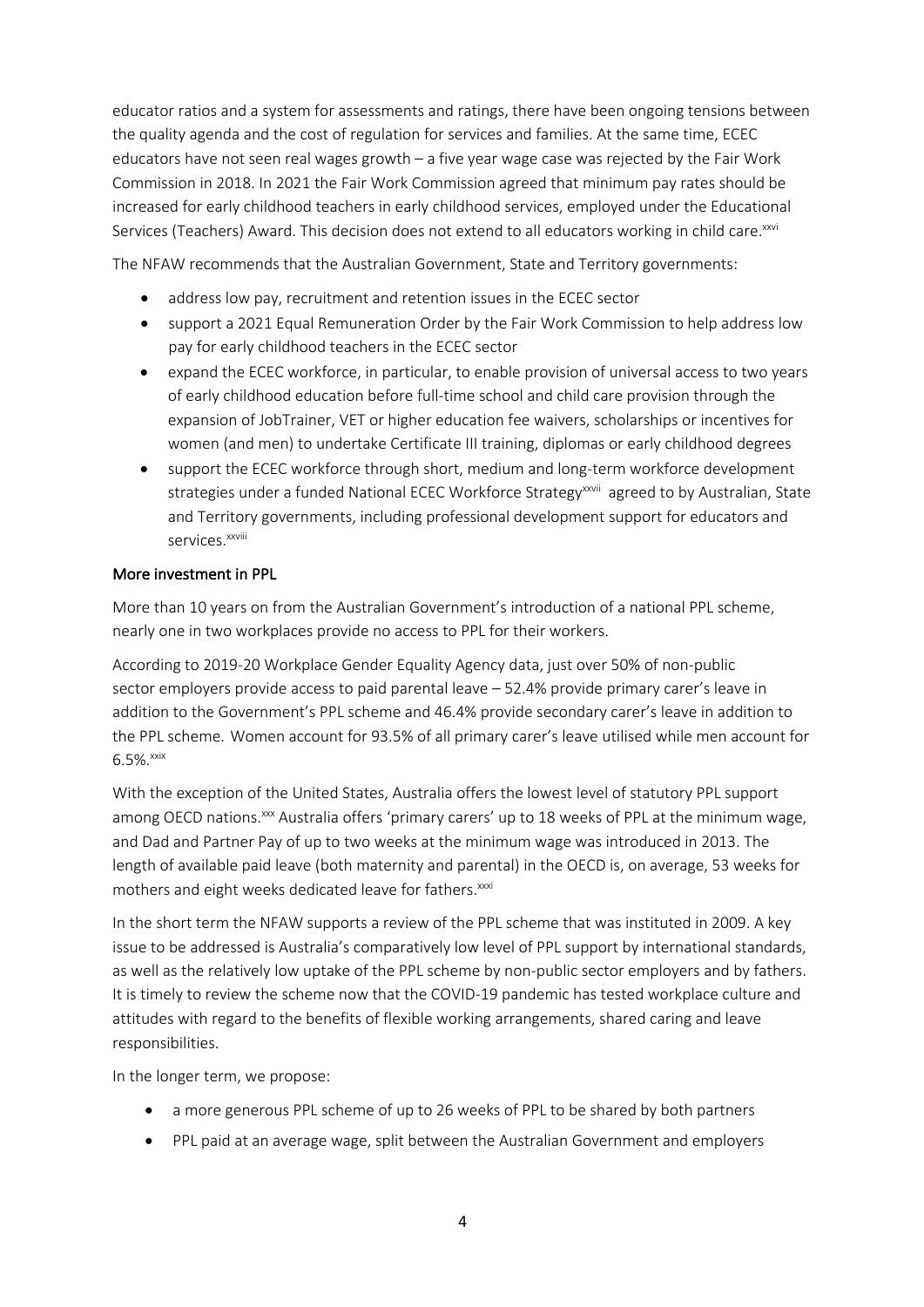• the recent amendments that allow parents to split parental leave pay into blocks of time over the first two years of a child's life should be extended to include flexible access to unpaid leave over this period.

Both parents need to be supported by PPL and by employers, through flexible work and leave arrangements. Shared caring roles established early on through PPL arrangements and flexible workplace practices are likely to persist, resulting in greater gender equality in the home and improved parental relationships. xxxii

The NFAW strongly supports a more generous system of PPL for child and family health and wellbeing (in particular, to establish infant bonding and breastfeeding), gender equality, employee retention, economic productivity and population growth.

viii Productivity Commission (2021). Report on Government Services – Early Childhood Education and Care.

<sup>x</sup> The Age (February 2021), High child care costs push 90,000 parents out of the workforce.

xii KPMG (2019), Unleashing our potential – the case for further investment in the child care subsidy.

<sup>i</sup> Australian Bureau of Statistics (2021), Labour Force Australia, January 2021, cat. no. 6202.0.

<sup>&</sup>lt;sup>ii</sup> Grattan Institute March (2021), Women's work: The impact of COVID crisis on Australian women.

iii OECD. Labour Force Statistics 2019 for women aged 25-54.

iv Women's Gender Equality Agency (November 2020), Media release.

<sup>v</sup> The Australian Bureau of Statistics announced in December 2020 that the nation's birth rate hit a new low of 1.65 babies per woman in 2020 (a steady declining from 1.97 in 2009).

https://www.abs.gov.au/articles/population-and-covid-19. A further fall of the birth rate below 1.5 would be below replacement level and places the future tax base at risk – reduced fertility undermines the long-term sustainability of government finances.

vi Productivity Commission (2022). Report on Government Services – Early Childhood Education and Care. vii Department of EducationSkills and Employment (2021). https://www.dese.gov.au/child-care-australiareport-march-quarter-2021

<sup>&</sup>lt;sup>ix</sup> A recent survey of 1000 parents by Front Project's (2020), How Families Experience ECEC, confirms that a majority of families surveyed indicated that ECEC fees impact their spending habits, including their weekly grocery bills.

xi This OECD indicator measures the percentage of earnings lost to either higher taxes or lower benefits when a parent of two children takes up full-time employment and uses centre-based child care. Calculations refer to a couple with two children aged 2 and 3 where the other parent works full-time at 67% of the average wage. Source: OECD (2021), Financial disincentive to enter employment with childcare costs (indicator) doi: 10.1787/d44eb45b-en

xiii The Activity Test limits the number of hours of subsidised care that families are eligible for, depending on their hours of work, study, training or recognised activity. If a sole parent or second earner in a family has lower hours of part-time activity, this tends to limit their access to subsidised care. For a family with both partners working full-time, the current fortnight if their Activity Test limit of 100 hours of subsidised care can leave a family short of subsidised care each child care service has a daily 12 hour session of care (5 x 12 hours = 60 hours a week, which means 20 hours of care are not subsidised each fortnight).

xiv Recommendation 17.4 of the Productivity Commission Inquiry into Childcare and Early Childhood Learning (2015, p.721) specified that within five years of implementing the new ECEC funding (the Child Care Package) and regulatory requirements, the Australian Government should undertake a public review of the effectiveness of the revised arrangements. An evaluation of the Child Care Package is in progress.

xv Accessing and balancing family assistance payments and child care subsidies is not simple for families to navigate, particularly when their circumstances change. Child care services experienced an increased administrative burden managing the new 'simpler' child care system and supporting families. The 2019 Early Childhood Monitoring Report (the first report of the evaluation of the Child Care Package) identified issues